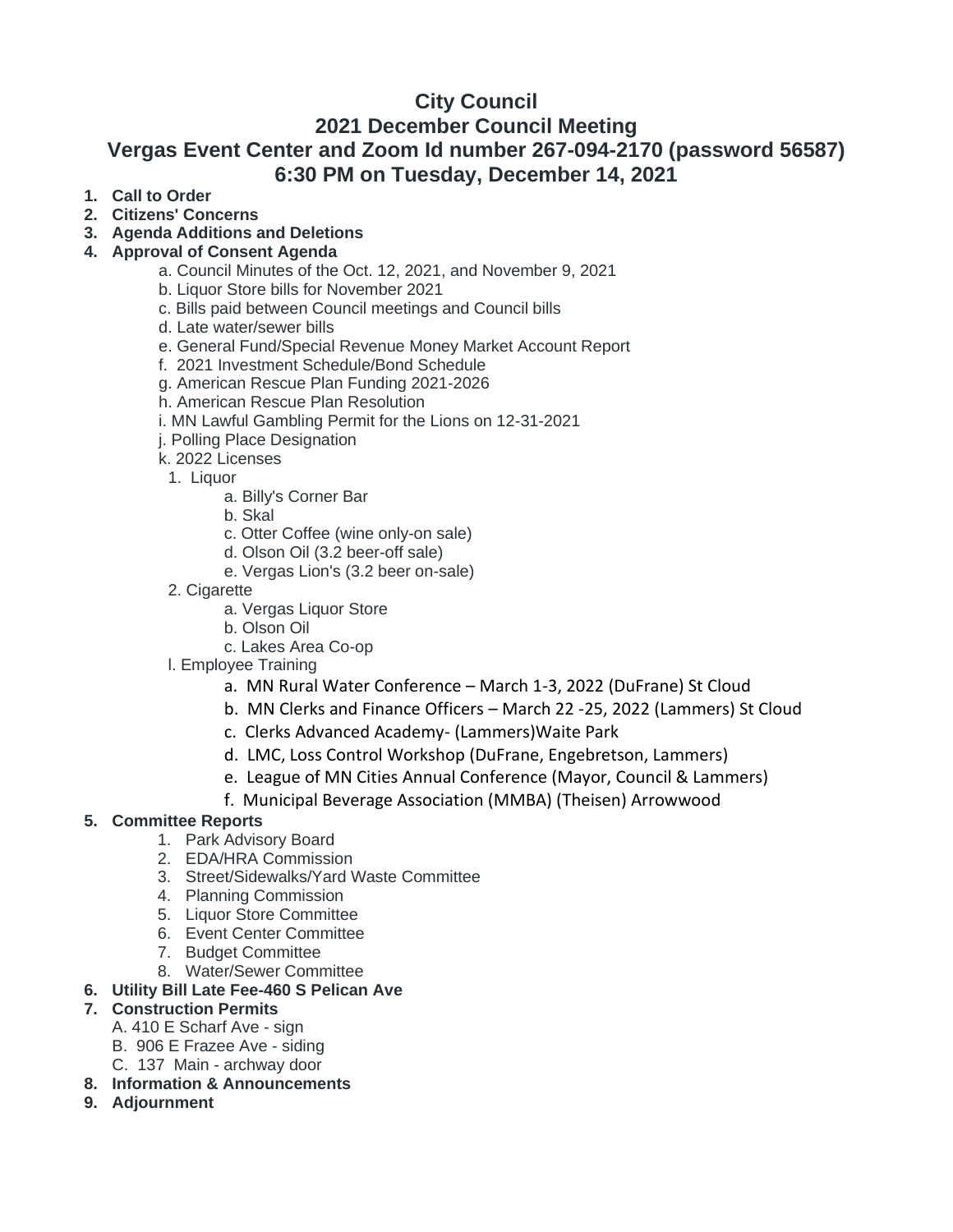## CITY OF VERGAS COUNCIL MINUTES VERGAS EVENTS CENTER & ZOOM Tuesday, December 14, 2021

The City Council of Vergas met at 6:30 pm, on Tuesday, December 14, 2021, at the Vergas Event Center and on a Zoom for a hybrid regular council meeting with the following members present: Mayor Julie Bruhn, Council Members: Bruce Albright, Paul Pinke, Logan Dahlgren and Natalie Fischer. Absent: none. Also present: Clerk/Treasurer Julie Lammers, Utilities Superintendent Mike DuFrane, Sherri Hanson, Carol Albright, Kevin Niemann, Glen Bunkowske, Attorney Tom Winters and Engineer Scott Kolbinger.

## **Call to Order**

Mayor Julie Bruhn called the meeting to order.

## **Citizens' Concerns**

No citizens' concerns were addressed.

## **Agenda Additions and Deletions**

Motion by Pinke, seconded by Albright to approve the agenda with the addition of personnel committee. Motion passed unanimously.

### **Approval of Consent Agenda**

Motion by Pinke, seconded by Fischer to approve the following agenda with the removal of Council bills: Council Minutes of the Oct. 12, 2021, and November 9, 2021, liquor store bills for November 2021 totaling \$75,406.16, bills paid between Council meetings totaling \$9,890.58, late water/sewer bills, general fund/special revenue money market account report, 2021 investment schedule/bond schedule, American Rescue Plan Funding 2021-2026, American Rescue Plan Resolution (complete copy of resolution located at the city office), MN Lawful Gambling Permit for the Lions on 12-31-2021, Polling Place Designation Resolution (complete copy of resolution located at the city office), 2022 Licenses for Liquor: Billy's Corner Bar, Skal, Otter Coffee (wine only-on sale), Olson Oil (3.2 beer-off sale) and Vergas Lion's (3.2 beer on-sale), Cigarette: Vergas Liquor Store, Olson Oil and Lakes Area Co-op and for employee training; . MN Rural Water Conference – March 1-3, 2022 (DuFrane) St Cloud, MN Clerks and Finance Officers – March 22 -25, 2022 (Lammers) St Cloud, Clerks Advanced Academy- (Lammers)Waite Park, LMC, Loss Control Workshop (DuFrane, Engebretson, Lammers), League of MN Cities Annual Conference (Mayor, Council & Lammers )and Municipal Beverage Association (MMBA) (Theisen) Arrowwood. Motion passed unanimously.

Lammers reviewed Council bills stating the Arvig invoice for \$638.03 needed to be removed as it is being paid with the Arvig invoice paid on the listing. Dahlgren stated the late utility billing names were not provided in the packet and Lammers stated who was on the list. Motion by Pinke, seconded to Dahlgren approve the Council bill listing totaling \$74,889.02. Motion passed unanimously.

### **Committee Reports**

Sherri Hanson reviewed the Park Board meeting held on November 18, 2021 (minutes available at the Vergas City Office). Requested the ordinance regarding advisory board membership be updated and the ability to have members who are not city residents. Reviewed a plan for NDSU Landscaping program to do a project in the Vergas Long Lake Park. There is a \$1,000 fee for this plan and the park board will bring a written agreement to the council in the future. Discussed damage to the boardwalk from snowmobiles and DuFrane is looking into coverage with the current warranty. Discussed speed limit along Frazee Avenue by the Long Lake Beach. Lammers will contact MNDOT for speed study information. Council may need to contact State Legislature regarding the state setting the speed limit within the city.

Albright reviewed the EDA/HRA meeting held on December 1, 2021 (minutes available at the Vergas City Office). Discussed the City West Lake Street property which the EDA had a bid opening for sale of property. EDA members recommended to the Council to sell the property for \$40,000.00 to Josh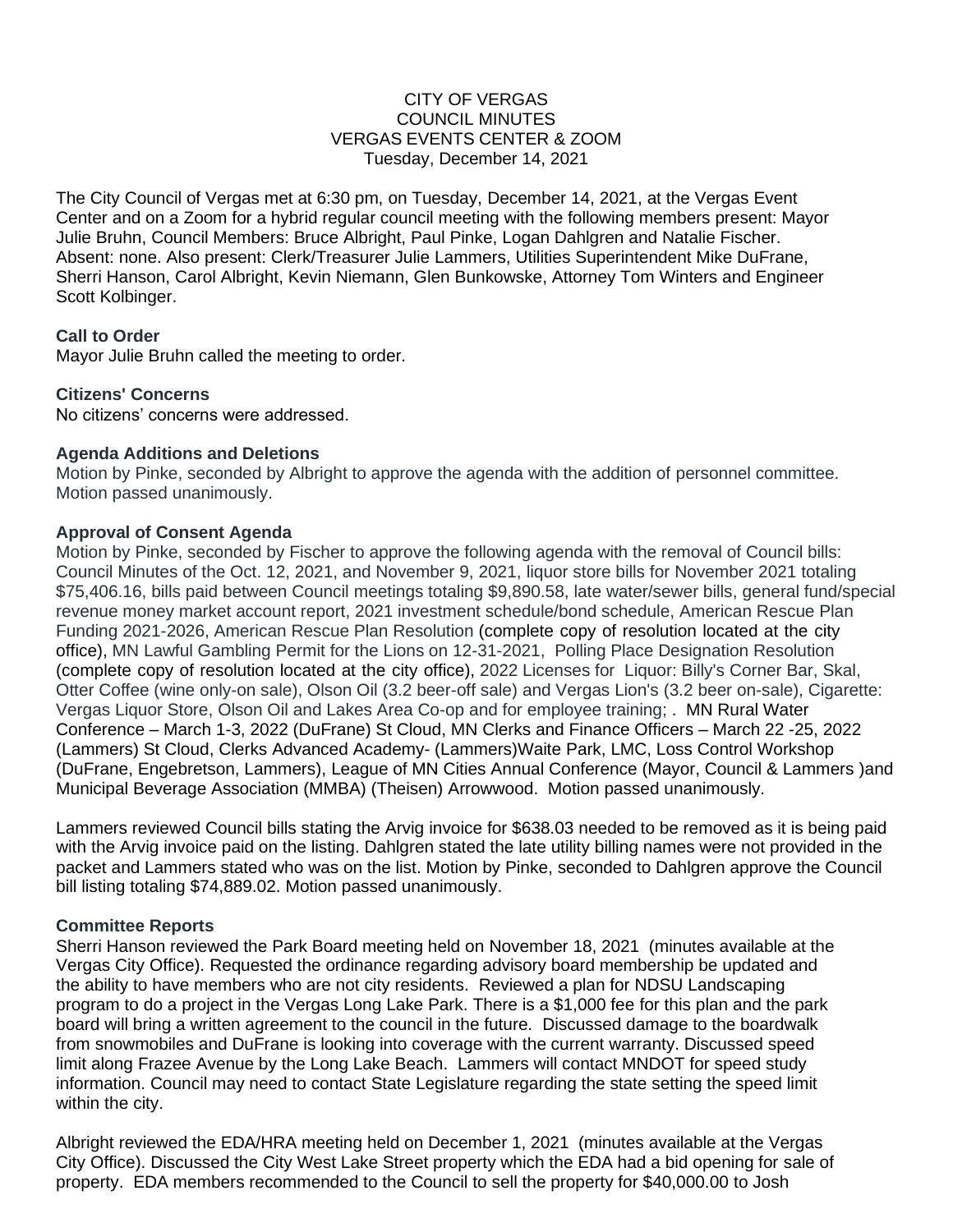Hanson. Albright reviewed some concerns the street committee addressed at their meeting regarding the sale of City property. Discussed the current use of the property, the need to have it cleaned up, need for buildings to be removed and we are using it for a use that is not in accordance with our zoning ordinance. Motion by Dahlgren, seconded by Fischer to sell 310 W Lake St, parcel number 82000500024001 to Josh Hanson for \$40,000.00. Motion passed unanimously.

Albright reviewed the Street/Sidewalk/Yard Waste committee meeting held on December 3, 2021 (minutes available at the Vergas City Office). Motion by Pinke, seconded by Dahlgren to approve the resolution 2021-14 approving Complete Streets Policy (complete copy of resolution located at the city office and on the city web page). Motion passed unanimously. Motion by Pinke, seconded by Albright to approve the resolution 2021-18 approving seal coat with Otter Tail County (complete copy of resolution located at the city office and on the city web page). Motion passed unanimously. Discussed transferring funding from our current street budget to the money market account. Motion by Pinke, seconded by Albright to transfer \$14,894.00 to the money market account. Motion passed unanimously. The city has received an easement to remove brush along Townline Road until we have permanent easements in place.

Albright reviewed Planning Commission meeting minutes of November 22, 2021 (minutes available at the Vergas City Office). Discussed grass ordinance and asked Attorney review ordinance and make recommendation. Discussed snowmobile ordinance and path for them to enter the city.

Bruhn reviewed Liquor Store Committee meeting minutes of December 7, 2021 (minutes available at the Vergas City Office). Motion by Albright, seconded by Pinke to purchase a 3-door cooler from Tweeton Refrigeration for \$4,944.50. Motion passed unanimously.

Lammers reviewed the Vergas Event Center meeting held on November 10, 2021 (minutes available at the Vergas City Office). Motion by Pinke, seconded by Fischer to reimburse the Vergas Lion's for \$225.00 of their event center rental due to the Event Center being closed from January-March of 2021. Motion passed unanimously.

Bruhn reviewed budget committee recommendations of the proposed budget numbers for 2022 and proposed 2022 fee schedule. Motion by Pinke, seconded by Fisher to approve the resolution 2021-17 (complete copy of resolution located at the city office and on the city web page) for the proposed 2022 budget of \$428,764.00. Motion passed unanimously. Motion by Albright, seconded by Pinke to accept the proposed fee schedule for 2022 with the following being changed from 2021 water rate changed from \$3.50 to \$3.75 per 1,000 gallons, sewer rate changed from \$2.50 to \$2.75 per 1,000 gallons and the yard waste fee from \$40.00 to \$60.00 a year. Motion passed unanimously. The fee for mowing lawns will continue at a rate of \$200.00 an hour with a minimum of one hour. City employees spend a large amount of time writing letters, taking phone calls and setting up someone to mow these properties and hopefully this rate will deter residents from using the city to mow their property. Discussed certified letters and making the residents aware they will be charged \$30.00 for a certified letter if they do not pay current invoice. The amount for a certified letter will be addressed in communication with residents to avoid residents from being surprised by cost of letter delivery. Bruhn reviewed personnel committee recommendation for 2.5% employee cost of living raise. Motion by Pinke, seconded by Fischer to give city employees a 2.5% employee cost of living raise effective January 1, 2022. Motion passed unanimously.

Fischer reviewed water and sewer committee meeting minutes of December 13, 2021 (minutes available at the Vergas City Office). The media filter at the water plant is leaking and needs to be replaced as soon as possible. The wells need to be inspected immediately due to a loud noise coming from Well #1. Motion by Albright, seconded by Pinke to have DuFrane repair wells as soon as possible. Motion passed unanimously. Motion by Albright, seconded by Pinke to purchase Kurita media for \$113,400. Motion passed unanimously. Motion by Albright, seconded by Pinke for Lammers to seek financing with Minnesota Rural Water for 10 years for a Micro Loan for \$126,000. Motion passed unanimously.